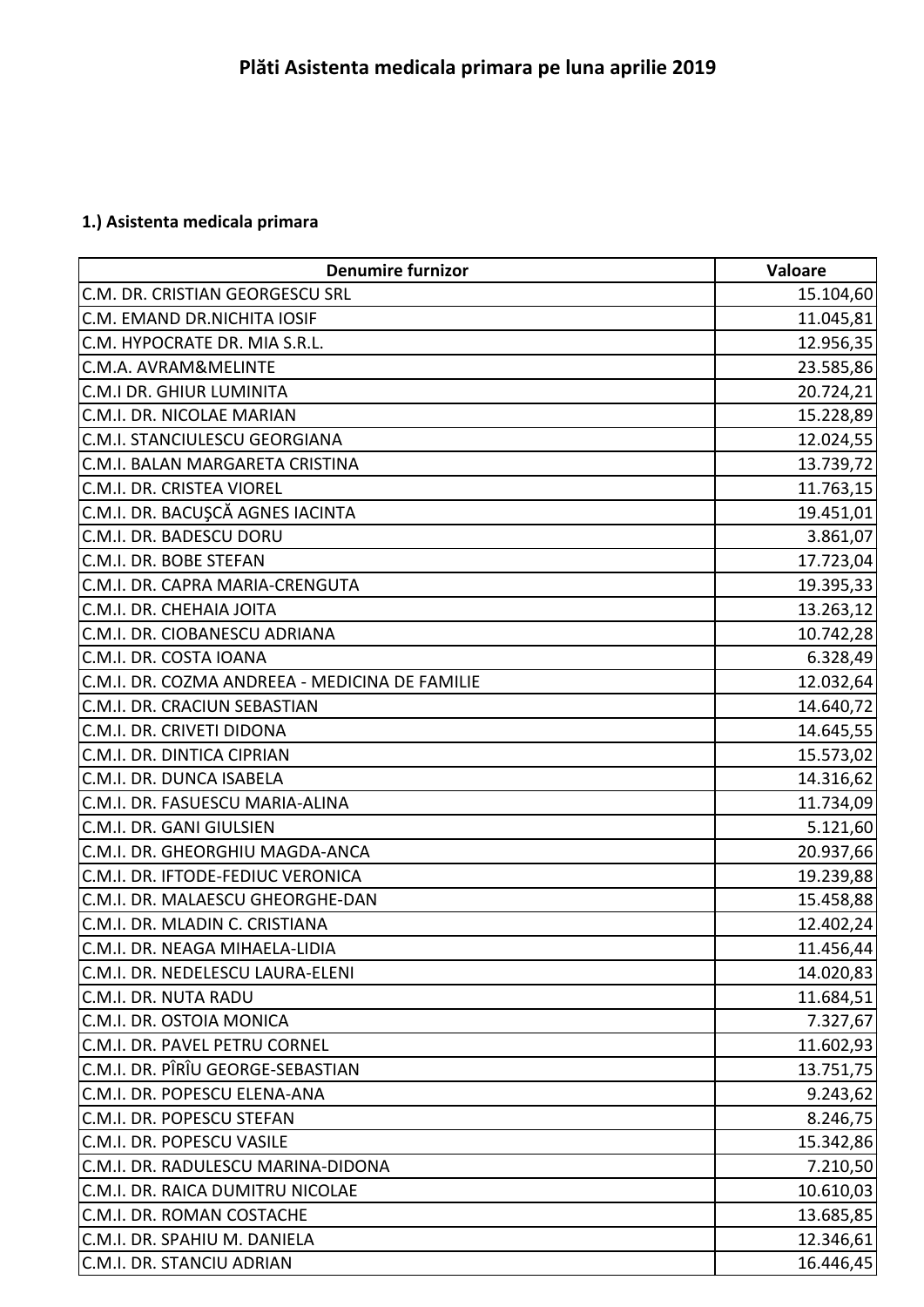| C.M.I. DR. TRUFASU MARIANA                                          | 9.974, 12  |
|---------------------------------------------------------------------|------------|
| C.M.I. DR. UNGUREANU MARCELA DANIELA                                | 14.833,80  |
| C.M.I. DR.ILIES ILEANA-LUMINITA MEDICINA DE FAMILIE ACUPUNCTURA     | 13.791,15  |
| C.M.I. M.G. DR. BOROS OLIMPIU-RADU                                  | 8.543,68   |
| C.M.I. MED. FAM. DR. MANOLE CORNELIA-ALEXANDRA                      | 10.910,36  |
| C.M.I.DR.GHITOIU GHERGHINA                                          | 16.789,52  |
| C.M.I.R. IZVORUL SANATATII S.R.L.                                   | 8.546,93   |
| C.M.M.F. DR MIHAILOV LILIANA                                        | 14.013,46  |
| C.M.MED MIN DR. PRUNA SILVIA                                        | 14.999,73  |
| CAB.MED. GEN. DR. VLASIN SERGIU                                     | 6.446,85   |
| CABINET MEDICAL DE FAMILIE DR. COMISEL GABRIELA SRL                 | 13.954,80  |
| <b>CATMED SRL</b>                                                   | 14.778,50  |
| <b>CAVIMED</b>                                                      | 16.693,81  |
| CENTRUL MEDICAL DIEFFENBACHIA DIAGNOSTIC SRL                        | 7.662,53   |
| <b>CENTRUL MEDICAL LIAD SRL</b>                                     | 9.068,45   |
| CM. DR. CHIORALIA N CARMEN SORINA - CABINETE MEDICALE ASOCIATE MG   | 21.471,94  |
| <b>CMAMF DR. IVANCIU IONEL</b>                                      | 13.719,25  |
| CMAMF DR.ALEXANDRU CRISTINA                                         | 16.709,26  |
| CENTRUL MEDICAL DE DIAGNOSTIC SI TRATAMENT AMBULATORIU SI MED.      | 507.198,05 |
| <b>PREVENTIVA</b>                                                   |            |
| CMI - BUCUR I. ILEANA                                               | 8.647,86   |
| CMI - BUSNEAG I. ILIANA CARMEN                                      | 15.848,58  |
| CMI DR. BJERKESTRAND ANDREEA FLORINA DANA                           | 16.251,96  |
| CMI DR. SICLOVAN MARIA                                              | 13.450,03  |
| <b>CMI ALBU DANIEL</b>                                              | 8.748,03   |
| <b>CMI BANU DANIEL</b>                                              | 10.455,95  |
| CMI BARI GHEORGHE IULIANA                                           | 13.810,02  |
| <b>CMI CARTAS DR SAVA DAN</b>                                       | 14.883,47  |
| <b>CMI CRUICU ION</b>                                               | 14.048,45  |
| CMI DERIOIU DANIEL IONUT                                            | 8.691,98   |
| CMI DOGARU P. PETRU                                                 | 12.856,66  |
| CMI DR BUZESCU DAN AUREL                                            | 12.507,29  |
| <b>CMI DR CATOIU LAVINIA</b>                                        | 11.649,84  |
| CMI DR CEAUSU ANDREEA MAGDALENA                                     | 13.954,44  |
| CMI DR DELEANU CRISTIAN-DANIEL                                      | 6.822,97   |
| CMI DR DINULESCU DANIELA MEDICINA DE FAMILE SI RECUPERARE, MEDICINA | 14.298,02  |
| <b>FIZICA SI BALNEOLOGIE</b>                                        |            |
| CMI DR DODU CORNELIA                                                | 10.488,90  |
| CMI DR DRAGHICI MARIA ELIDA                                         | 12.192,69  |
| <b>CMI DR FILIP AURELIAN</b>                                        | 10.000,81  |
| CMI DR GHICA-RADU ADRIANA                                           | 21.764,66  |
| CMI DR HOBLE ANA                                                    | 15.497,68  |
| <b>CMI DR IONESCU RAFAEL</b>                                        | 14.307,25  |
| CMI DR MUSAT IULIANA                                                | 15.588,43  |
| CMI DR NEGRU CRISTIAN                                               | 6.302,92   |
| CMI DR POPESCU-LUNGU DANA-OLGA                                      | 16.004,82  |
| <b>CMI DR TINC DOINA</b>                                            | 3.708,30   |
| CMI DR. BIRAU LUIGI GHEORGHE                                        | 15.152,21  |
| CMI DR. CHIFOREANU GABRIEL                                          | 12.042,57  |
| CMI DR. COJOCARU VALENTIN                                           | 6.084,51   |
| CMI DR. COSTANGIOARA VALERIU                                        | 13.738,11  |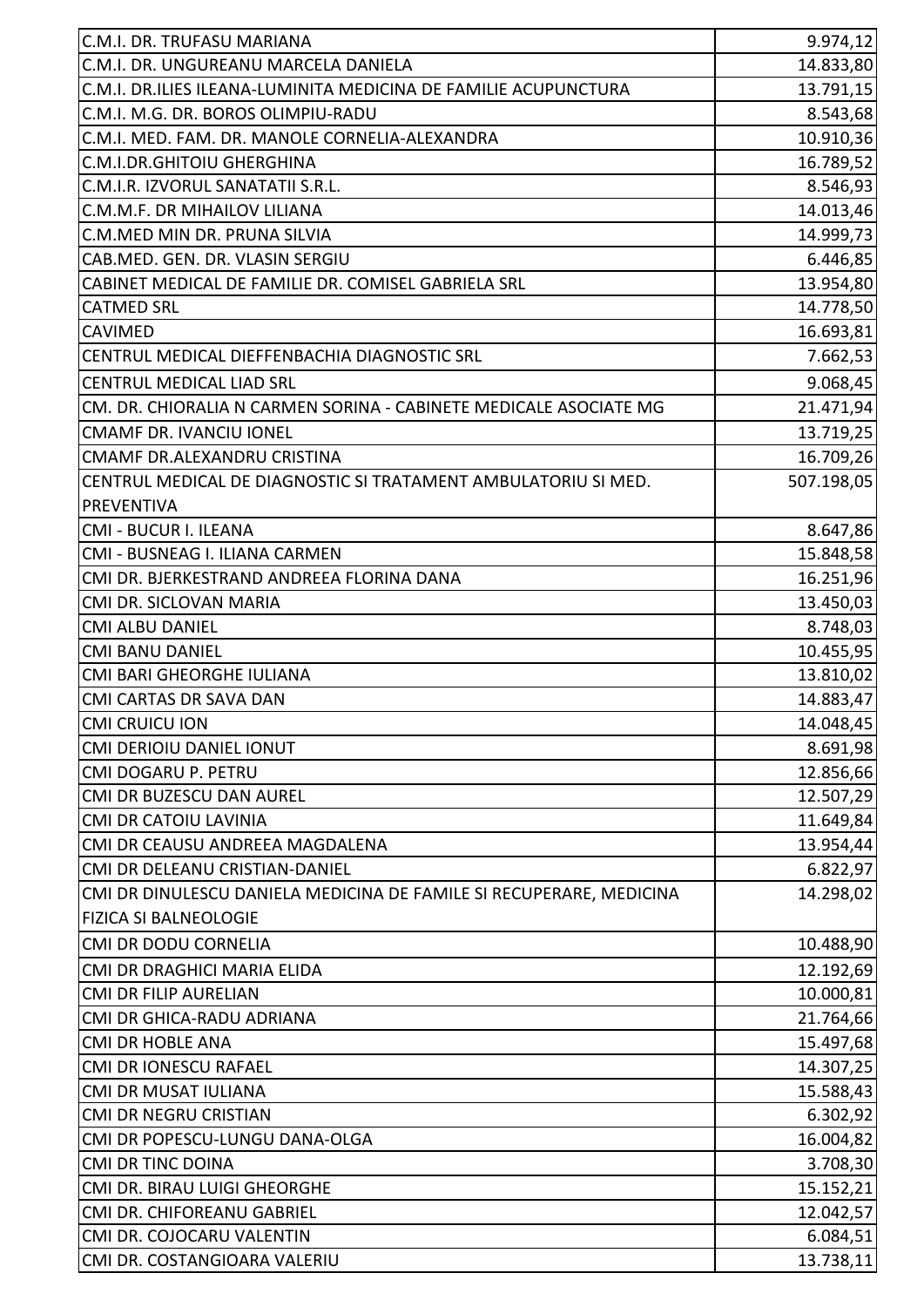| CMI DR. DUMAN NICOLAE                             | 12.973,24 |
|---------------------------------------------------|-----------|
| CMI DR. ENACHE VETURIA MARIA                      | 20.105,74 |
| CMI DR. FLORIAN PETRUTA                           | 9.503,44  |
| CMI DR. GAVRILA CONSTANTIN                        | 13.173,65 |
| CMI DR. GINGU VALI                                | 16.591,95 |
| CMI DR. GUZU CRISTINA                             | 15.610,25 |
| CMI DR. ILIE MARGARETA                            | 12.617,12 |
| CMI DR. ION MIHAITA EMILIAN                       | 14.420,63 |
| CMI DR. KRAKSNER SRL                              | 10.052,24 |
| CMI DR. LINA ION                                  | 11.889,83 |
| CMI DR. MARGINEAN ANDREEA                         | 12.724,88 |
| CMI DR. NEDELCU VIVIANA                           | 16.605,67 |
| CMI DR. NICOLAE SICINSCHI MIOARA                  | 12.333,82 |
| CMI DR. ONEL MADALINA ELENA                       | 13.394,93 |
| CMI DR. POPA ELENA RAMONA                         | 5.643,65  |
| CMI DR. POPA NICOLAE-CIPRIAN                      | 13.493,41 |
| CMI DR. POPESCU ALEXANDRU                         | 10.447,63 |
| CMI DR. POTOPEA DANIEL                            | 5.645,54  |
| CMI DR. RADUCANU ELENA-IULIANA                    | 13.683,68 |
| CMI DR. RUSI EMILIANA                             | 16.994,00 |
| CMI DR. SANDU CARMEN C.MEDIS                      | 9.143,44  |
| CMI DR. SCHIBA MIHAI NICOLAE                      | 7.319,47  |
| CMI DR. SPINEAN MONICA LUCIANA - MEDIC DE FAMILIE | 16.985,18 |
| <b>CMI DR. STAN RADU</b>                          | 15.688,78 |
| CMI DR. TANASESCU LIVIU                           | 10.820,48 |
| CMI DR. TASCAU CLAUDIU SORIN                      | 15.133,02 |
| CMI DR. TOMA DORIN PETRU                          | 7.395,28  |
| CMI DR. ZANFIR MARIAN                             | 11.372,29 |
| CMI DR.MIHAI MIHAELA DANIELA                      | 8.339,24  |
| <b>CMI DR.MIHUT GEORGETA</b>                      | 11.961,58 |
| <b>CMI DR.MITROI CORNEL</b>                       | 13.753,39 |
| CMI DR.PREDETEANU NARCISA                         | 6.087,32  |
| CMI DR.STEFANESCU CRISTINA                        | 12.040,09 |
| CMI DR.TRANDAFIR ILEANA                           | 11.683,88 |
| CMI DR.TUDOSE CRISTIAN                            | 14.104,41 |
| CMI DRACEA PAUL CONSTANTIN                        | 7.117,62  |
| <b>CMI GHINEA ILEANA</b>                          | 11.783,01 |
| CMI MF DR. RUSU FLORIN                            | 15.424,07 |
| <b>CMI NEAGOE IRINA</b>                           | 13.377,25 |
| CMI PASLARU IULIANA-MIHAELA                       | 10.979,29 |
| <b>CMI SECRERIU VIRGIL</b>                        | 14.754,70 |
| <b>CMI TIPISCA SIMONA</b>                         | 7.781,09  |
| CMI UNGURU MIHAELA                                | 11.007,88 |
| CMMF DR. IRIMIA I. EMILIA ALINA                   | 16.406,72 |
| DODI 5109 S.R.L.                                  | 10.200,51 |
| DR.MORARU LUCIAN-CAB.CERC MILITAR                 | 15.433,73 |
| <b>MARINA MED SRL</b>                             | 15.042,21 |
| MED SAN FAM SRL                                   | 14.841,38 |
| <b>MEDFAMGRIG</b>                                 | 15.795,12 |
| <b>MEDICAL CLASS SRL</b>                          | 25.159,65 |
| METROPOLIS MEDICAL CENTER SRL                     | 6.961,55  |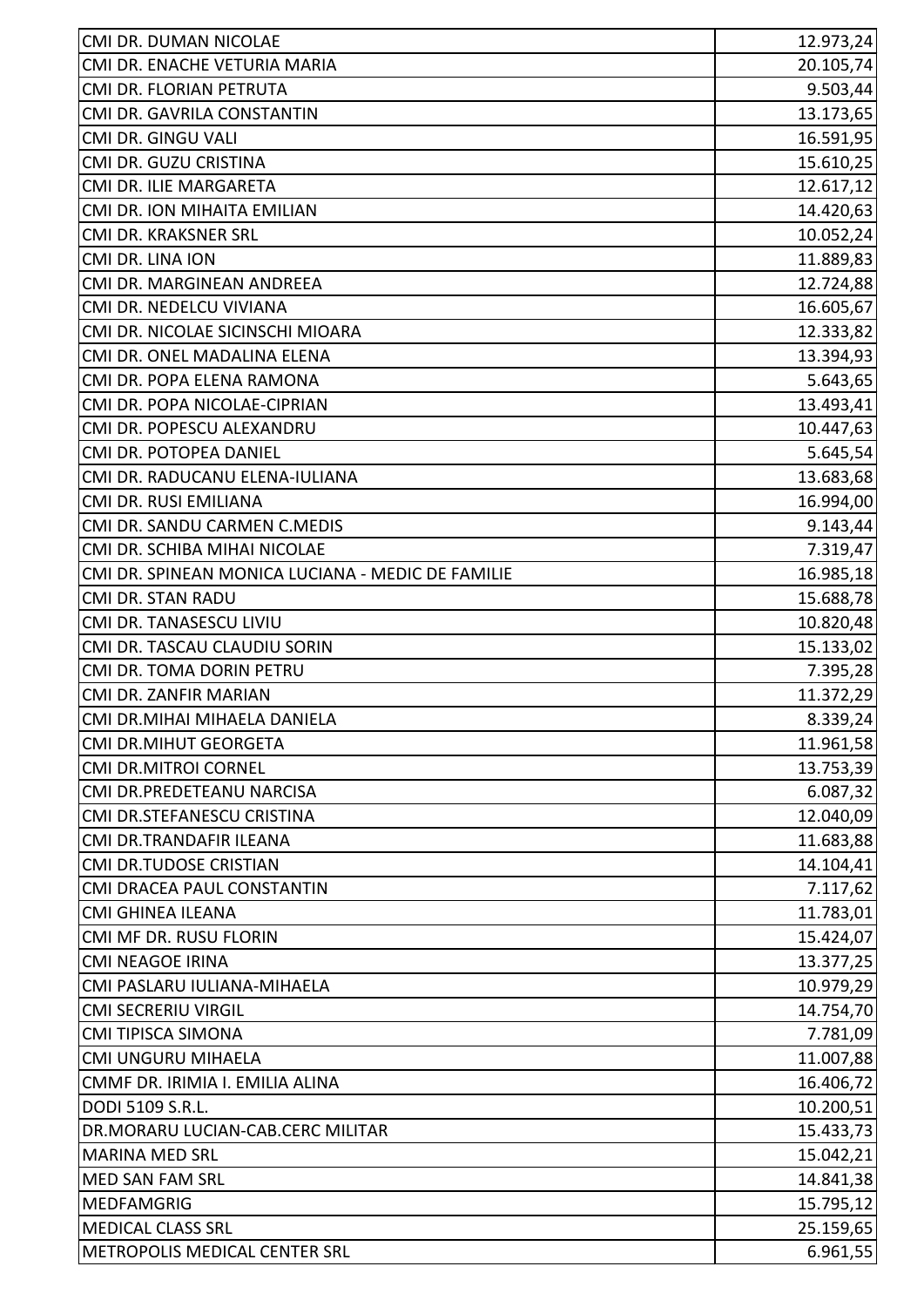| NICOMED ALFA SRL                         | 12.859,35 |
|------------------------------------------|-----------|
| <b>OMNIPRAX MEDICALS S.R.L.</b>          | 22.606,29 |
| <b>PRANA SERV</b>                        | 6.324,68  |
| <b>PSYHO-SOMA MED SRL</b>                | 13.497,81 |
| S.C. CABINET MEDICAL DR. LUCA S.R.L.     | 6.361,36  |
| S.C. CHIFANMED S.R.L.                    | 23.764,76 |
| S.C. DINU UROMEDICA SRL                  | 7.668,83  |
| S.C. DR. BLAJ ST. CABINET MEDICAL S.R.L. | 12.195,09 |
| S.C. FOCUS LAB PLUS S.R.L.               | 14.288,20 |
| S.C. HOMESON S.R.L.                      | 15.827,02 |
| S.C. LASER MED S.R.L.                    | 10.144,32 |
| S.C. LAUNER FARM S.R.L.                  | 48.027,02 |
| S.C. MEIROSU MED S.R.L.                  | 22.107,03 |
| S.C. MICS MED S.R.L.                     | 7.287,43  |
| S.C. NADMED TREND S.R.L.                 | 7.708,08  |
| S.C. NICOMED S.R.L.                      | 47.798,90 |
| S.C. PANAX MED S.R.L.                    | 6.966,69  |
| S.C. ROT DIAGNOSTIC & TRATAMENT S.R.L.   | 34.608,22 |
| S.C. SANILIFE HEALTH S.R.L.              | 11.312,17 |
| S.C. TELEMEDICA S.R.L.                   | 32.032,78 |
| S.C.C.M. DR. GHEORGHE SORIN S.R.L.       | 18.927,21 |
| S.C.C.M. DR. STAN S.R.L.                 | 14.658,69 |
| S.C.M. PRIMA                             | 22.629,02 |
| <b>SC ALESSIA MED SRL</b>                | 12.847,72 |
| <b>SC AMICUS MED SRL</b>                 | 22.290,30 |
| <b>SC ANALIZE LABORATOR SRL</b>          | 7.176,28  |
| SC ANGI MED CENTER TOP SRL               | 6.017,73  |
| <b>SC BADIMEDSAN SRL</b>                 | 14.583,87 |
| ISC BERCENI MEDICAL SRL                  | 10.617,15 |
| <b>SC BORUM MEDICAL SRL</b>              | 24.907,33 |
| SC CAB.MED.DR.BUNDA ACHIM EMIL SRL       | 17.428,87 |
| <b>SC CABIMEDPLUS SRL</b>                | 15.739,19 |
| <b>SC CENTRUL MEDICAL GIRO SRL</b>       | 19.661,92 |
| <b>SC CENTRUL MEDICAL NICOMED SRL</b>    | 14.592,47 |
| <b>CENTRUL MEDICAL RODICA SRL</b>        | 9.560,01  |
| SC CENTRUL MEDICAL TINERETULUI SRL       | 23.950,27 |
| <b>SC CHIAJNA MEDICAL CENTER SRL</b>     | 8.136,81  |
| <b>SC CLINICA SF. LUCIA</b>              | 5.133,80  |
| SC CLUBUL SANATATII SRL                  | 3.094,55  |
| SC DR HRIMIUC MINODORA SRL               | 15.158,43 |
| <b>SC ECHILIBRIUM MEDICAL SRL</b>        | 13.886,43 |
| <b>SC ECOFAMCLINICA SRL</b>              | 7.331,84  |
| <b>SC FAMILY PRAXIS SRL</b>              | 15.083,62 |
| <b>SC FAMILYMED CHIOSAC ANDREEA SRL</b>  | 15.418,67 |
| <b>SC GRIKAMED SRL</b>                   | 13.900,96 |
| <b>SC HEALTH CLINIC SRL</b>              | 9.914,88  |
| <b>SC HOLISTIC MED SRL</b>               | 15.041,90 |
| <b>SC HUMAN MEDICAL CENTER SRL</b>       | 30.863,73 |
| <b>SC KASYA MEDICAL CENTER</b>           | 10.202,72 |
| SC MED DR. MORARU SRL                    | 10.106,33 |
| <b>SC MEDEX SRL</b>                      | 14.868,24 |